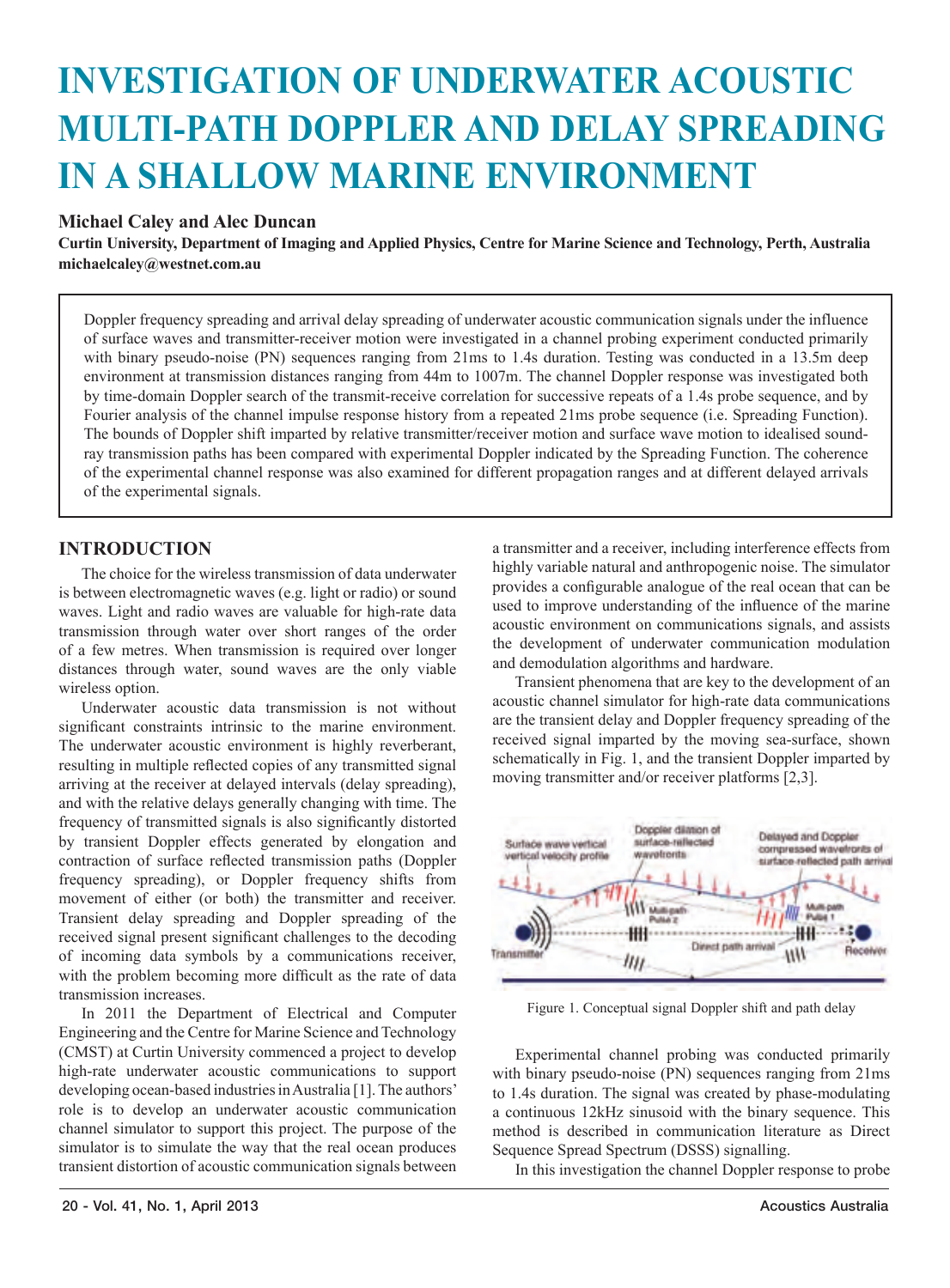signals was investigated both by a time-domain resampling Doppler search method on successive transmit-receive (txrx) PN sequence blocks, and also by Fourier analysis of the channel response with respect to time, to generate the frequencydomain Doppler Spreading Function.

It is customary to present the channel Doppler axis of the Spreading Function *S*(*τ*,*f*) in the units of Hz. *S*(*τ*,*f*) was calculated in Eq. (1) by discrete Fourier analysis of the channel response *h*(*τ*,*t*).

$$
S\left(\tau_{s}f\right) = \sum_{n=N-1}^{n=0} h(m,n) \exp\left(-\frac{i2\pi np}{N}\right) \tag{1}
$$

*S*( $\tau$ ,*f*) was calculated from *N* = 1400 impulse responses *h*( $\tau$ ,*t*) spaced in the time (*t*) dimension at intervals  $T = 21$ ms, with time  $t = nT$ . The impulse response in the delay dimension  $(τ)$ was calculated from sampling at frequency  $f_s = 96$ kHz, with response delay  $\tau = m/f_s$  and Doppler frequencies  $f = p/NT$ where  $p \in [-N/2+1,...,N/2]$ .

When the complex channel response  $h(\tau,t)$  is determined by cross-correlation of a modulated transmit and receive signal, the rate at which the phase of  $h(\tau,t)$  changes with respect to time (*t*) is scaled by the probe signal carrier frequency  $(f_0)$ . Accordingly the Doppler shift spectrum at each delay (*τ*) calculated by DFT of  $h(\tau,t)$  is also scaled by the probe signal carrier frequency.

For a physical layer modeller it is helpful to note that the Doppler shift derived by (1) is responsive to  $h(\tau,t)$  phase changes originating not only from Doppler phase compression/dilation, but also from what will be described as 'apparent' Doppler due to phase changes associated with transient phase interference of clustered multipath arrivals, and transient angular scattering of propagation paths by a moving sea surface [4].

The channel Doppler response may be expressed either as an equivalent velocity shift *δv* or as an equivalent signaldependent frequency shift *δf* as linked by Eq. (2), where positive *δv* represents an equivalent velocity shift that contracts the propagation path length and *c* is the speed of sound in water.

$$
\delta f(f_0) = \delta v/c \tag{2}
$$

In this paper the measured channel Doppler response has generally been reported as a frequency shift (Hz), but in the case of Spreading Function plots a secondary axis with Doppler velocity shift was added to enable comparison with Doppler velocity shift estimates from geometrical considerations.

## **CHANNEL PROBING TESTS**

A shallow (13.5m) channel probing experiment was conducted in April 2012 over distances ranging from 44m to 1007m. The transmitter and receiver arrangements are illustrated in Figs. 2 and 3, respectively. The transmitter was inverted (relative to conventional vertical downwards primary axis alignment) to maximise the signal strength for surface reflected transmission paths.



Figure 2. Transmitter configuration



Figure 3. Receiver configuration

#### **Experimental arrangement and instrumentation**

Transmitted and received signals were sampled with 24 bit resolution at 96kHz. Directional surface wave data was obtained from a Directional Wave Rider Buoy (DWRB) located approximately 1.5km NE of the receiver. The soundspeed profile at each site was sampled with a Conductivity Temperature Depth (CTD) probe. The vessel was fitted with pitch, heave and roll data acquisition sampling at 100Hz. Five temperature loggers sampling at 60 second intervals were suspended from the surface float line. Grab samples were collected of the sandy bottom material.

#### **Probe signals**

Probe signals for simultaneous Doppler shift and delay detection consisted of a 12kHz continuous wave (CW) carrier modulated at a 3kHz chipping rate by binary phase pseudorandom (PN) sequences. The longer temporal effects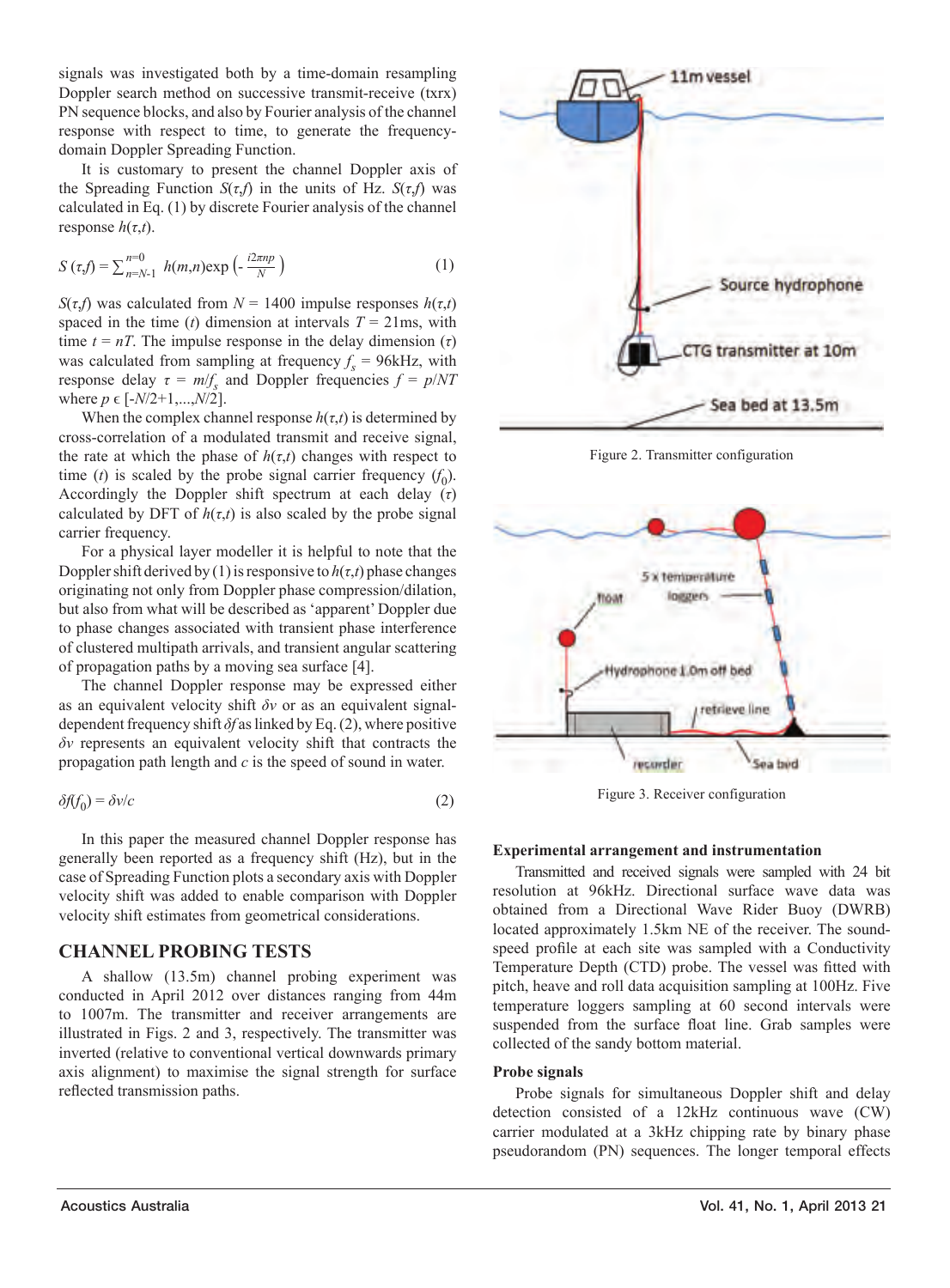associated with wave and swell were explored by continuing the sequence repetitions over an interval greater than the swell period. A repeated pattern was transmitted consisting of 60s of 1.4s PN sequence (n-bits  $=$  4095), 30s of 170ms PN sequence  $(n-bits = 511)$  and 30s of 21ms PN sequence  $(n-bits = 63)$ . This was followed by 30 repeats of a 16ms 8kHz-16kHz linear frequency sweep at 1s intervals. The sweeps were utilised to provide an unambiguous check on the channel delay spread and structure.

The bandwidths of trial signals were guided by the  $\pm 3$ dB transmit sensitivity of the Chelsea Technologies CTG052 transmit transducer. Signals were written to a 24 bit way file then replayed on a digital audio player with output amplification to the transmitter.

#### **Doppler and delay resolution – single block processing**

The delay resolution  $\delta$ , of multi-path arrivals for a PN probe signal is determined by the sequence chipping interval *t chip* as per Eq. (3). For a linear frequency sweep,  $\delta_t$  is the inverse of the maximum sweep frequency.

$$
\delta_t = \frac{t_{chip}}{2} \tag{3}
$$

The Doppler velocity shift resolution  $\delta$ <sup>*v*</sup> for a PN sequence probe signal depends on the sequence repeat interval *T* and the signal carrier frequency  $f_0$  as per Eq. (4) where  $c$  is the speed of sound. For a linear frequency sweep,  $f_0$  is replaced by the maximum sweep frequency.

$$
\delta_{\nu} = \frac{c}{f_0 T} \tag{4}
$$

The probe signal frequencies, repeat intervals, bandwidths and associated delay and Doppler resolutions are detailed in Table 1.

|  |  | Table 1. Trial test signals |
|--|--|-----------------------------|
|  |  |                             |

| Signal<br>type | Jo<br>(kHz) | Period<br>T(s) | Chipping<br>rate | δ<br>(ms) | $\delta_{\cdot\cdot}$<br>(m/s) |
|----------------|-------------|----------------|------------------|-----------|--------------------------------|
| PN             | 12          | 1.4            | 3                | 016       | 0.094                          |
| PN             | 12          | 0.17           | 3                | 0.16      | 0.75                           |
| PN             | 12          | 0.021          | 3                | 016       | 6.1                            |
| Sweep          | $8 - 16$    | 0.016          | ۰                | 0.06      | 6.0                            |

#### **Doppler resolution – 21ms ensemble block processing**

The Doppler velocity resolution of the Spreading Function from the 21ms probe impulse response history is also calculated by Eq. (4), but with  $\hat{T}$  evaluated with the block ensemble duration of 30s. The resultant Doppler resolution is 0.0043m/s, or 0.033Hz, with Nyquist frequency of 23.8Hz.

## **Test sea conditions**

The water column was well mixed during testing with the sound speed ranging almost linearly from 1537m/s at the surface to 1536m/s at the bottom. Wind conditions were light to still, with low swell and sea conditions reported at 15 minute intervals from the nearby (1.5km distant) Cottesloe Directional Wave Rider Buoy (DWRB) as summarised in Table 2. The appearance of the sea surface during testing is illustrated in Fig. 4. It is notably free of surface bubbles.

Table 2. Wave height data for presented results

| Wave type | Significant<br>height $H$ | Wave period | Wave<br>frequency |
|-----------|---------------------------|-------------|-------------------|
| Swell     | 0.4 <sub>m</sub>          | $13 - 14s$  | $0.07$ Hz         |
| Sea       | 0.25m                     | 3s          | $0.33$ Hz         |



Figure 4. Experimental sea surface

## **IDEALISED CHANNEL DELAY STRUCTURE**

The arrival delay structure for an idealised ocean waveguide with specular surface and bottom reflections and constant sound speed shown schematically in Fig. 5 is graphed in Fig. 6 to assist with the interpretation of the measured delay structure. 'B' stands for a bottom-bounce, and 'S' a surface-bounce. It may be noted that at increasing ranges the time separation between delays becomes less than the delay resolution of test signals listed in Table 1.



Figure 5. Low order reflected paths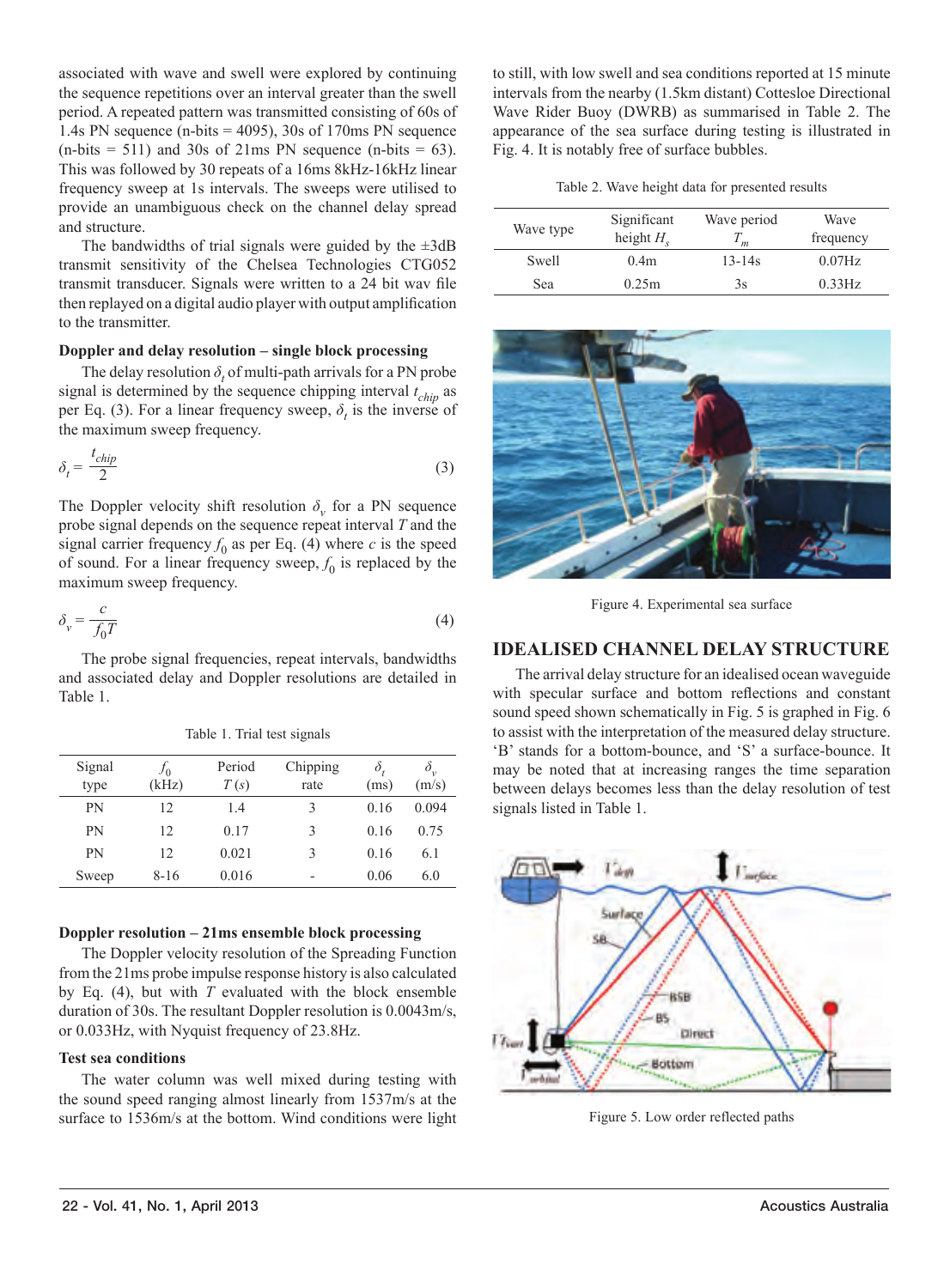

Figure 6. Idealised delay structure of reflected paths relative to the direct path

## **DOPPLER CONTRIBUTIONS FROM RELATIVE MOTION**

The primary geometrical sources of relative motion that contribute to the experimental Doppler shift are sea-surface motion, wave orbital motion coupling to the suspended transmitter, and transmitter movement generated by vessel rolling and drift as illustrated in Fig. 5. These components were resolved into the idealised acoustic transmission paths, then combined to provide a Doppler velocity shift interpretation of the Doppler effect indicated by the experimental Spreading Function.

The slow-changing contributions (drift and swell orbital motion) have been treated as constant values, whereas the rapidly changing stochastic Doppler velocity contributions from sea-surface reflections and vertical transmitter oscillation have been quantified as  $3\sigma$  estimates where  $\sigma$  is the standard deviation. Successive surface reflections and vertical transmitter oscillations have been treated as independent processes. Only the vertical motion of surface reflections has been considered. The more complex horizontal surface-wave velocity components are not considered.

#### **Vessel drift closing speed**

The average closing speed  $V_{drift}$  was calculated from GPS data for the vessel drift. This speed ranged from 0.11m/s to 0.19m/s for the data presented. This relative motion contributes almost the same Doppler shift to all transmission paths as per Eq. (5), where  $\theta$  is the path launch angle from horizontal.

$$
V_d = V_{drift} \cos \theta \tag{5}
$$

#### **Transmit-receive motion coupled to orbital wave motion**

The cable tether of both the transmitter (tx) at 10m depth and the receiver (rx) hydrophone 1m off the bottom make both

susceptible to orbital wave motion, however the movement of the receiver hydrophone would be limited compared to that of the transmitter. At the depth of the transmitter the horizontal component of swell orbital motion is significant in the shallow test channel, with the contribution from wind-waves not extending below mid-depth. If it is conservatively assumed that the transmitter is completely compliant horizontally, the relative horizontal orbital motion  $V_{orbital}$  is calculated at up to 0.17m/s for the Table 2 data. This relative motion contributes almost the same Doppler to all transmission paths as per Eq. (6).

$$
V_o = V_{orbital} \cos \theta \tag{6}
$$

#### **Surface vertical velocity**

The maximum vertical surface velocity *Vsurface* at the point of surface refl ections was estimated based on the 3*σ* wave height for swell and sea by Eq. (7), providing estimates of 0.39m/s for the  $H_s = 0.25$ m sea-waves, and 0.13m/s for the  $H<sub>s</sub>$  = 0.4m swell. The higher estimate obtained from the windwaves was utilised as an upper bound estimate of  $V_{surface}$ . The vertical surface motion from a single surface reflection can be resolved in the direction of an idealised surface-reflected path as per Eq. (8).

$$
V_{surface} = 3\pi H_s / 2T_m \tag{7}
$$

$$
V_s = 2V_{surface} \sin\theta \tag{8}
$$

#### **Vertical transmitter motion**

The vertical velocity spectral density of the transmitter in Fig. 7 was calculated from the combined vessel pitch, heave and roll data by averaging 18 x 160s blocks of data with Hamming windowing. This data shows a peak at 0.07Hz that corresponds to the DWRB swell data, and peaks at frequencies similar to the DWRB data for wind-driven surface waves. These higher frequency peaks were likely influenced by the resonant pitch and roll frequencies of the vessel. The vertical root-mean-square (RMS) velocity from the data in the 0-2Hz range was 0.13m/s, providing a 3*σ* estimate of 0.39m/s for this component.



Figure 7. Transmitter vertical velocity power spectrum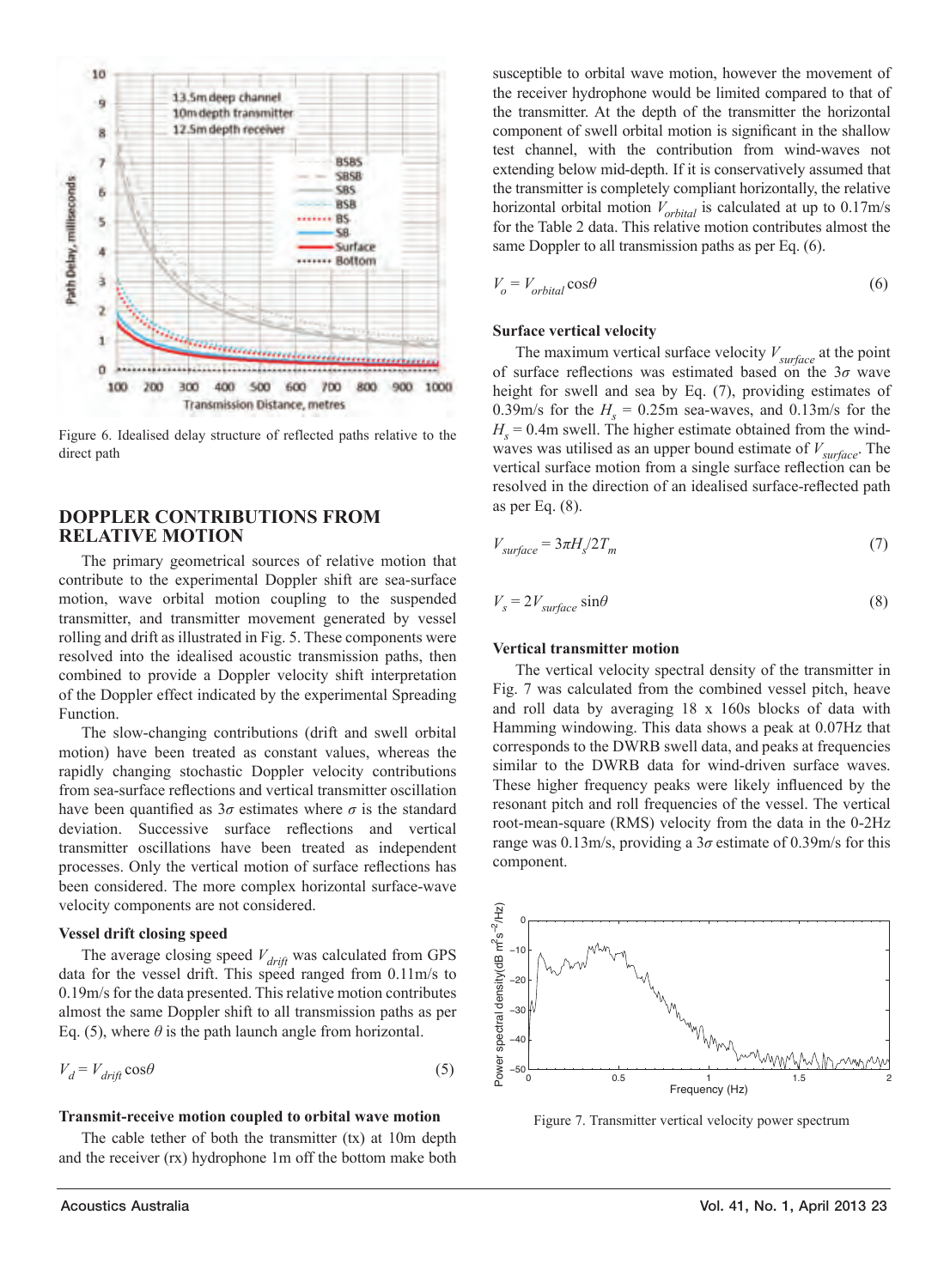The vertical transmitter velocity  $Vt_{vert}$  can be resolved in the direction of all surface and/or bottom reflected transmission paths as per Eq. (9).

$$
V_t = V t_{\text{vert}} \sin \theta \tag{9}
$$

#### **Combination of geometrical Doppler velocity components resolved in path**

An estimate of the 3*σ* total in-path Doppler shift for a path involving *n<sub>b</sub>* surface bounces was calculated from components assuming independence of stochastic processes as per Eq. (10).

$$
V_{total} = V_d + V_o + \sqrt{V_t^2 + n_b V_s^2}
$$
 (10)





The geometrical Doppler components discussed in previous sections are compared in Fig. 8 for all idealised ray paths within 10ms delay relative to the direct path, for the example test distances of 110m, 500m, 1007m. The experimental txrx drift rate varied at each distance. Records of wave conditions from the nearby DWRB were comparable for all transmission ranges. This analysis indicates that the potential maximum in-path Doppler shift increases significantly with the number of surface bounces at short range, with the vertical surface Doppler delay per surface bounce diminishing with range.

It is noted that the test results relate to relatively low experimental surface wave heights as per Table 2. Sea and swell are commonly 4-5 times higher at the test site which would lead to all related Doppler velocity components increasing commensurately.

## **EXPERIMENTAL DELAY RESULTS**

The transmit-receive correlation versus delay histories are presented for 110m, 500m and 1007m transmit ranges in Figs. 9-11. The correlation response for each time block was normalised by the product of the transmit and receive signal power. The plots are the absolute value of the correlation *R*, so do not reveal the phase changes occurring in *R* with time.

Successive block impulse responses were aligned on the first correlation maxima (with a 0.01ms numerical time step), without resampling to adjust for cyclical Doppler shift from txrx movement. Consequently the resultant channel response history will include distortion of the delay between the first maxima and subsequent arrivals due to this txrx relative movement. However the magnitude of this delay distortion is less than 0.01ms, less than a tenth of the delay resolution for the experimental probe signal. It is concluded that the 'approximate' delay history obtained in this manner is reliable.

The correlation results from 16ms frequency sweeps at 1s intervals (not shown) were used to check on the delay structure out to 60ms, confirming that the 10ms delay structure revealed by the 21ms probe sequence contains the significant arrivals for this channel.

Utilising the idealised delay structure in Fig. 6 for 110m range for reference, the first correlation maximum in Fig. 9 represents the combined direct and bottom-reflected paths, with the second group of arrivals extending between 1ms and 3ms corresponding to Surface, BS, SB and BSB reflected paths. The next group of arrivals for paths involving two surface reflections are apparent between 6ms and 10ms.

At 500m range (Fig. 10) the contracting of the delay spread is apparent with two additional bands of higher order surface reflections evident. The results at this range are notable as the first correlation maximum is suppressed relative to the second as a consequence of destructive phase interference between the Direct and Bottom paths. In this channel the Surface, SB, BS and BSB paths combine to provide a stronger arrival, but with interruption at intervals matching the swell period, presumably relating to destructive interference associated with differential path elongation/contraction.

At 1007m range the relative phases of the Direct, Surface and Bottom bounce again combine constructively to produce a strongest first correlation maximum.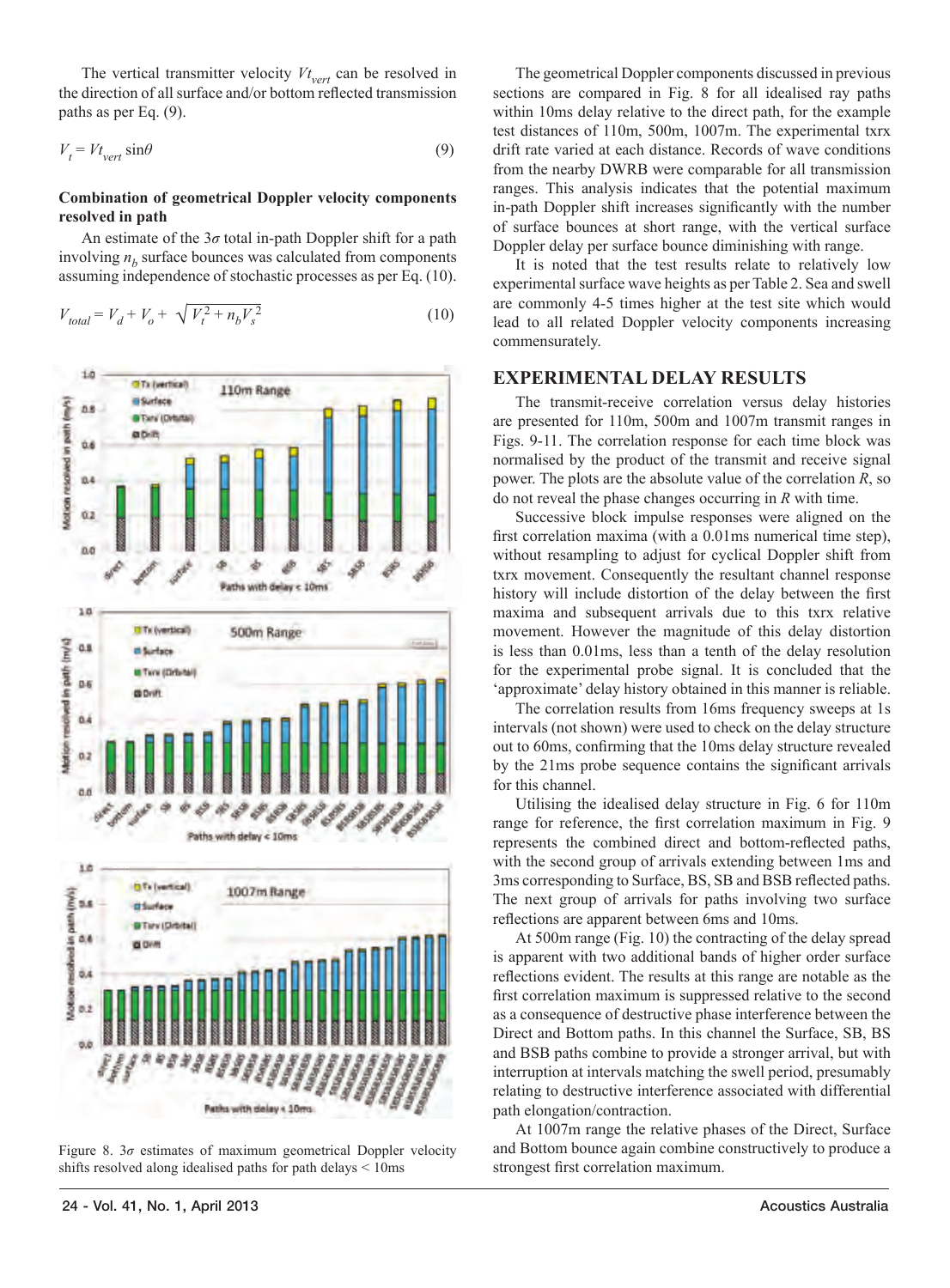

Figure 9. Normalised txrx correlation history (dB)–21ms PN sequence @ 110m



Figure 10. Normalised txrx correlation history (dB)–21ms PN sequence @ 500m



Figure 11. Normalised txrx correlation history (dB)–21ms PN sequence @ 1007m

## **EXPERIMENTAL DOPPLER SHIFT RESULTS**

## **Spreading Function Doppler Shift Indication**

The Spreading Functions corresponding to the 110m, 500m and 1007m ranges are presented in Figs. 12-14. The Spreading Functions are over-plotted with white markers representing the 3*σ* Doppler estimates from geometrical consideration as per Fig. 8, making use of the correspondence between Doppler frequency shift and velocity shift in Eq. (2). The corresponding delays of the white markers relate to an idealised waveguide with parallel boundaries. In reality the delays will vary with the path elongation and contraction associated with vertical surface movement, and with the moving reflection position linked to travelling surface waves. The variation in actual delay of surface-interacting paths is indicated by the substantial delay-spreading (x-axis) evident in the Spreading Function compared to the idealised discrete delay points.



Figure 12. Spreading Function (dB) with 3*σ* geometrical Doppler estimates @ 110m



Figure 13. Spreading Function (dB) with 3*σ* geometrical Doppler estimates @ 500m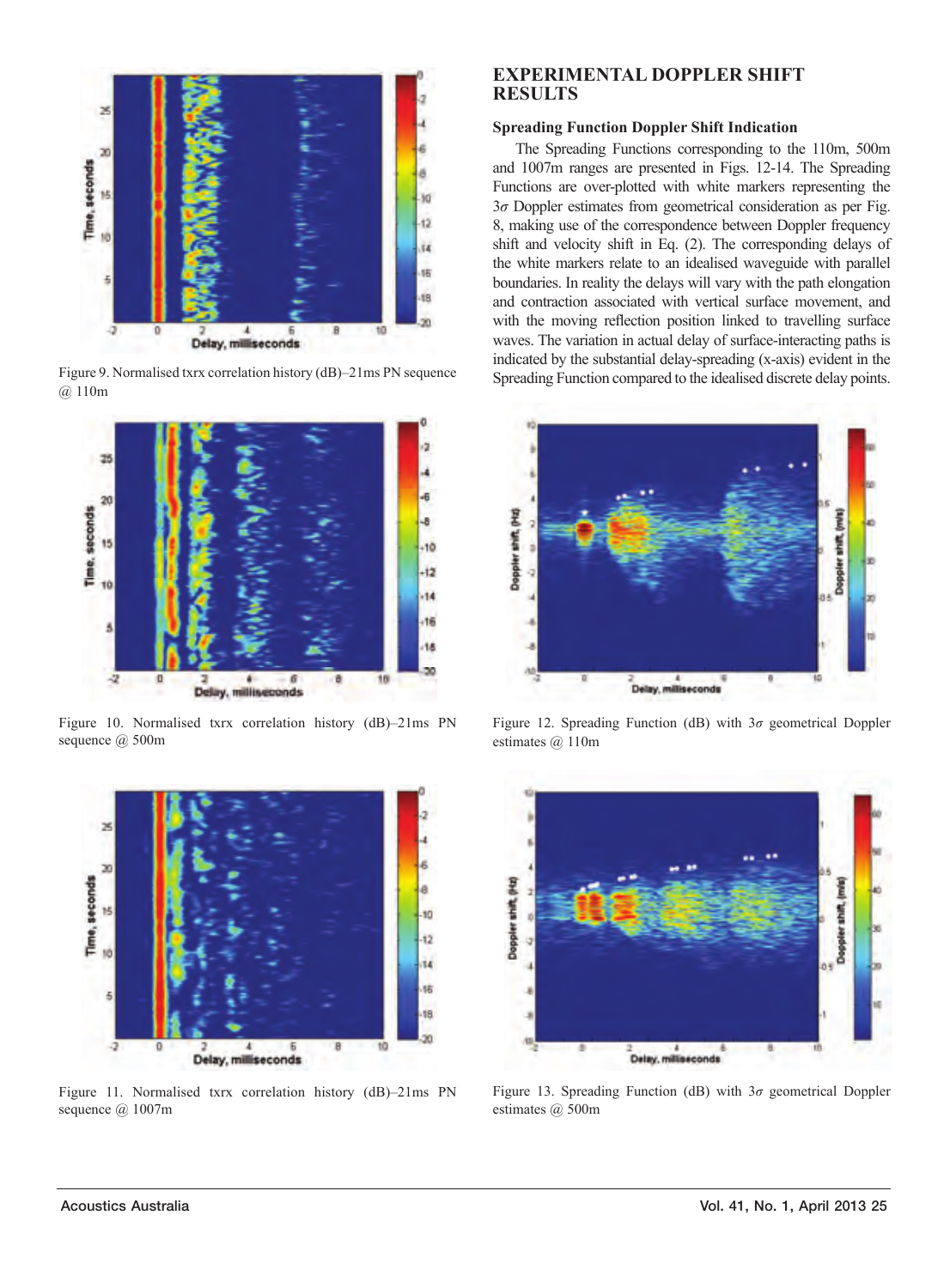The 3*σ* estimates of total Doppler velocity shift from relative movement on idealised transmission paths and a simplistic treatment of surface wave movement readily account for Doppler shifted arrivals within 25dB-30dB of the strongest arrival at all delays. This Doppler estimate from velocity shift is therefore considered useful to interpretation of the Spreading Function Doppler.

#### **Time domain Doppler search method**

The results presented below relate to approximately the same channel as the 110m results in Fig. 9 and Fig. 12, but with transmitter drift extending the average range to 122m, and reducing the averaging closing speed from 0.19m/s to 0.13m/s.

Comparison of the short PN-sequence channel response history in Fig. 9 with the long PN-sequence channel response history in Fig. 15 illustrates how time varying channel Doppler degrades the txrx correlation for a relatively long 1.4s Doppler-sensitive sequence.



Figure 14. Spreading Function (dB) with 3*σ* geometrical Doppler estimates @ 1007m



Figure 15. Normalised txrx correlation (dB)–1.4s PN sequence @ 122m

The correlation versus Doppler and time results presented in Figs. 16, 17 and 18 have been generated by block-by-block Doppler search for delay ranges relating to the first, second and third delayed path groups illustrated in Fig. 15. Whilst not shown, the equivalent Doppler frequency range of these figures  $is \pm 10$  Hz, as for the short-sequence spreading function plots.

The 'ripples' either side of the correlation maximum in Fig. 16 result from the ambiguity function Doppler side-lobes of the 1.4s PN sequence. The cyclical influence of swell orbital motion on relative motion is apparent in the Doppler time history for the first, second and third delay arrival groups. This time-dependent Doppler information is not obtainable from the Spreading Function or the time-domain channel response for the short 21ms sequence, for which the Doppler resolution of 6.1m/s is too coarse to enable detection of Doppler shift from orbital motion.

It appears from the time-domain Doppler analysis that there are no strong signal arrivals at large Doppler shift, however this



Figure 16. First arrivals normalised correlation (dB) versus time and Doppler, 1.4s PN sequence @ 122m



Figure 17. Second arrivals normalised correlation (dB) versus time and Doppler, 1.4s PN sequence @ 122m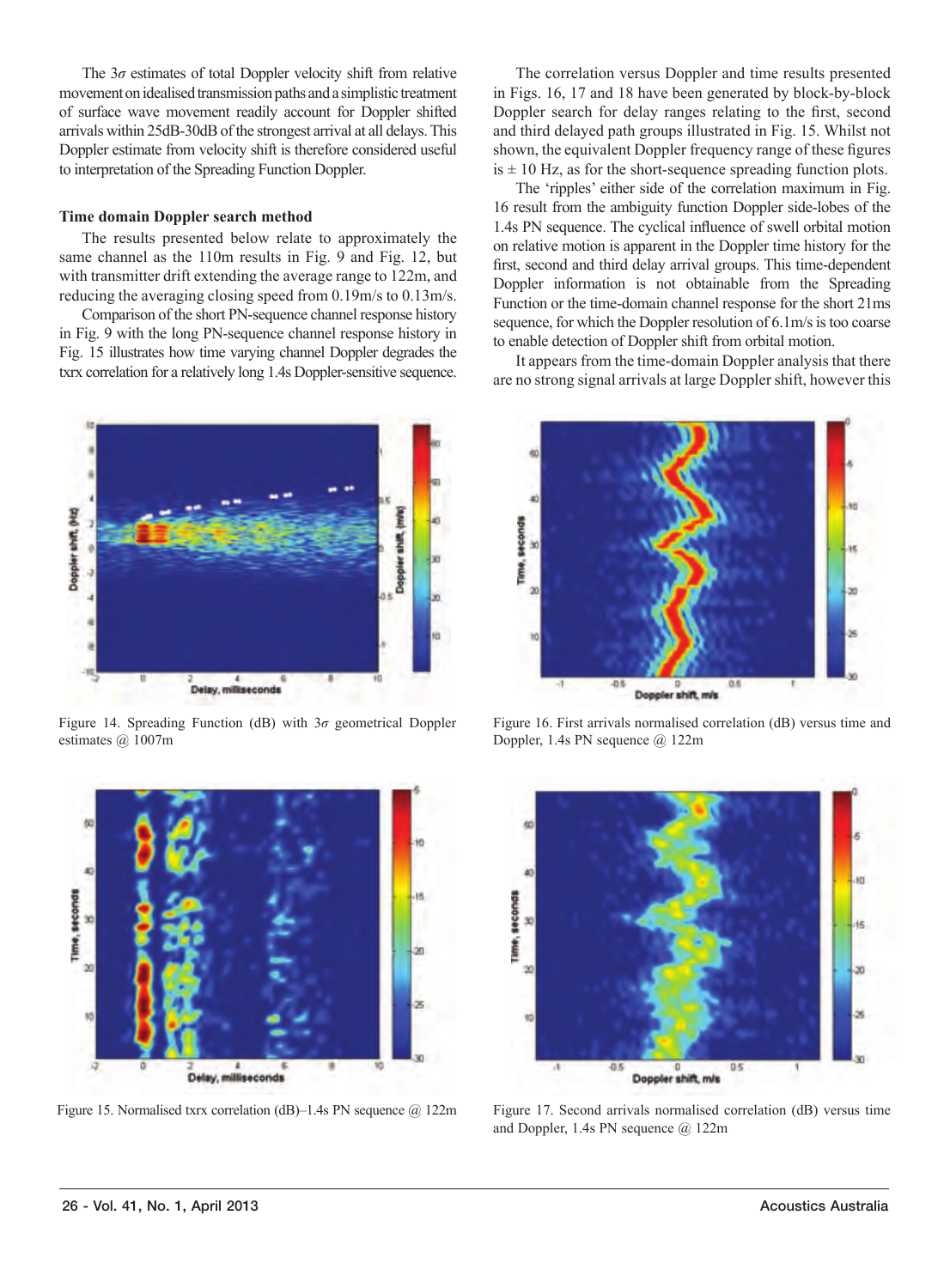

Figure 18. Third arrivals normalised correlation (dB) versus time and Doppler, 1.4s PN sequence @ 122m

does not exclude the possibility of such transients occurring at a significantly shorter time-scale than the 1.4s probe sequence. However the same time-domain analysis was conducted for the shorter 170ms PN-sequence channel response (0.75m/s Doppler resolution) (not presented), which also indicated the absence of isolated strong transients at high Doppler shift.

It is concluded that whilst the Doppler resolution by direct Doppler search is low, the time history provides valuable insights into channel behaviour from a channel modelling perspective.

## **CHANNEL COHERENCE**

The coherence of the channel response was explored for the repeated 21ms probe sequence to investigate the channel response update rate that would be necessary for a high-fidelity channel simulator. Results corresponding to the 110m, 500m and 1007m channels are presented in Figs. 19, 20 and 21, respectively. Markers on the figures indicate the calculated coherence at 21ms intervals. The results for each channel represent the average of ten three-second sub-blocks of the full 30s sample. The coherence *C*(*t*) of each sub-block is calculated for the response within a given delay range  $(\tau_1, \tau_2)$  relative to reference time  $t_0$  by Eq. (10).

$$
C(t)=\frac{\sum_{\tau_2}^{\tau_1}~h^*(\tau,t_0)h(\tau,t)}{\sqrt{\sum_{\tau_2}^{\tau_1}~h^*(\tau,t_0)h(\tau,t_0)\sum_{\tau_2}^{\tau_1}~h^*(\tau,t)h(\tau,t)}}\eqno(10)
$$

The results in Figs. 19 to 21 demonstrate high coherence for the first arrival group at all ranges. Although the strength of subsequent correlation maxima generally degrades with range, the coherence of later arrivals generally improves with range, consistent with the geometrical trend of diminished inpath Doppler contributions from the moving sea surface as range increases.



Figure 19. Channel coherence versus time and delay group  $@$  110m



Figure 20. Channel coherence versus time and delay group @ 500m



Figure 21. Channel coherence versus time and delay group @ 1007m